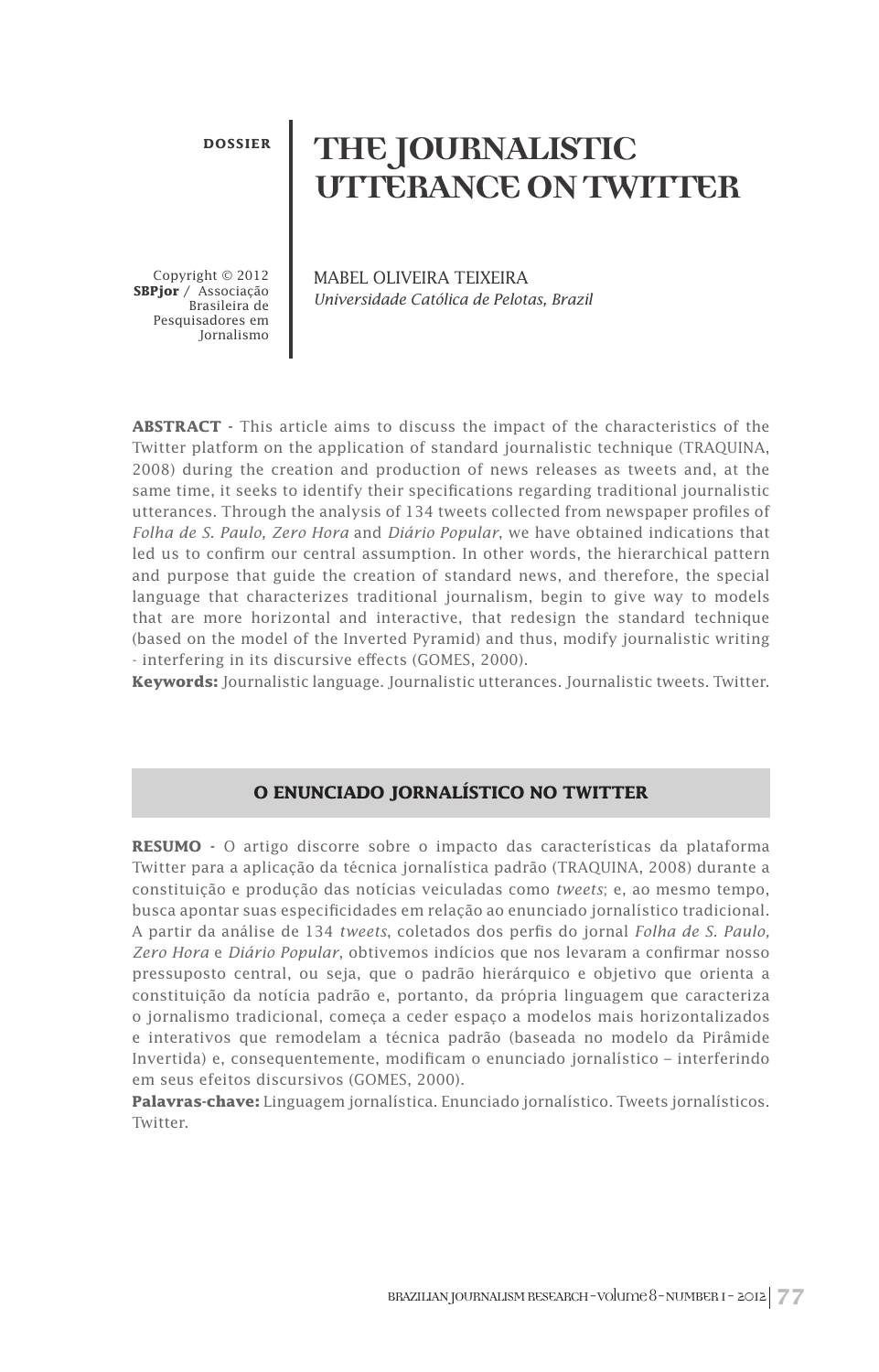## **INTRODUCTION**

The use of computers and especially the Web has generated technical, morphological and cultural alterations, causing deep changes in the way of producing and reproducing texts, in the support of writing and in communicational activities. Through this revolution, mankind became a creator and user of tools, assuming the lead in technology and, concomitantly, being affected by it in all aspects of its existence. Therefore, when we speak of new technological devices, we are simultaneously discussing all social, economic, historical and cultural procedures that are symbiotically associated with technical developments.

That said, we consider the subject of our study, the journalistic utterances on Twitter, as the legitimate result of this new historical moment marked by the central role of information exchange, social organization in cybernetic networks and horizontalization of the communication processes. Twitter, utilized as a platform for media and social networking site, is a system that collaborates with the enhancement of connective, comprehensive, more democratic and egalitarian characteristics, which postulated the Web as the definitive milestone of the so-called information era (CASTELLS, 2010).

Briefly, we can say that Twitter is a microblogging site that can be used for various purposes, such as interacting with other users, publishing and receiving news, replicating and discussing information contained in the platform, etc. Since its launching in 2006, Twitter has gained tremendous popularity due to the simplicity of its interface and to the effectiveness of its tools for the exploration of the most striking features of the Web and the network society: immediacy, interactivity, personalization, hypertextuality, mobility and convergence (MIELNICZUK, 2002).

Focused on simplicity and ease of handling, Twitter works through the publication of content (called tweets) that should always be restricted to 140 characters and designed to answer the following question: What is happening? To answer this question, Twitter users can send their tweets via the web, mobile Internet, e-mail, etc. It is worthwhile to emphasize that the most important feature of Twitter is that it allows information to be produced by all and for all through a continuous flow of content exchanges, interactions and hyper connections.

Seeking to characterize the journalistic utterance on Twitter, we will support our efforts on a triad of elements: the standard technical model of news creation (standard journalistic utterance), the standard journalistic language and the new possibilities that come with the tool,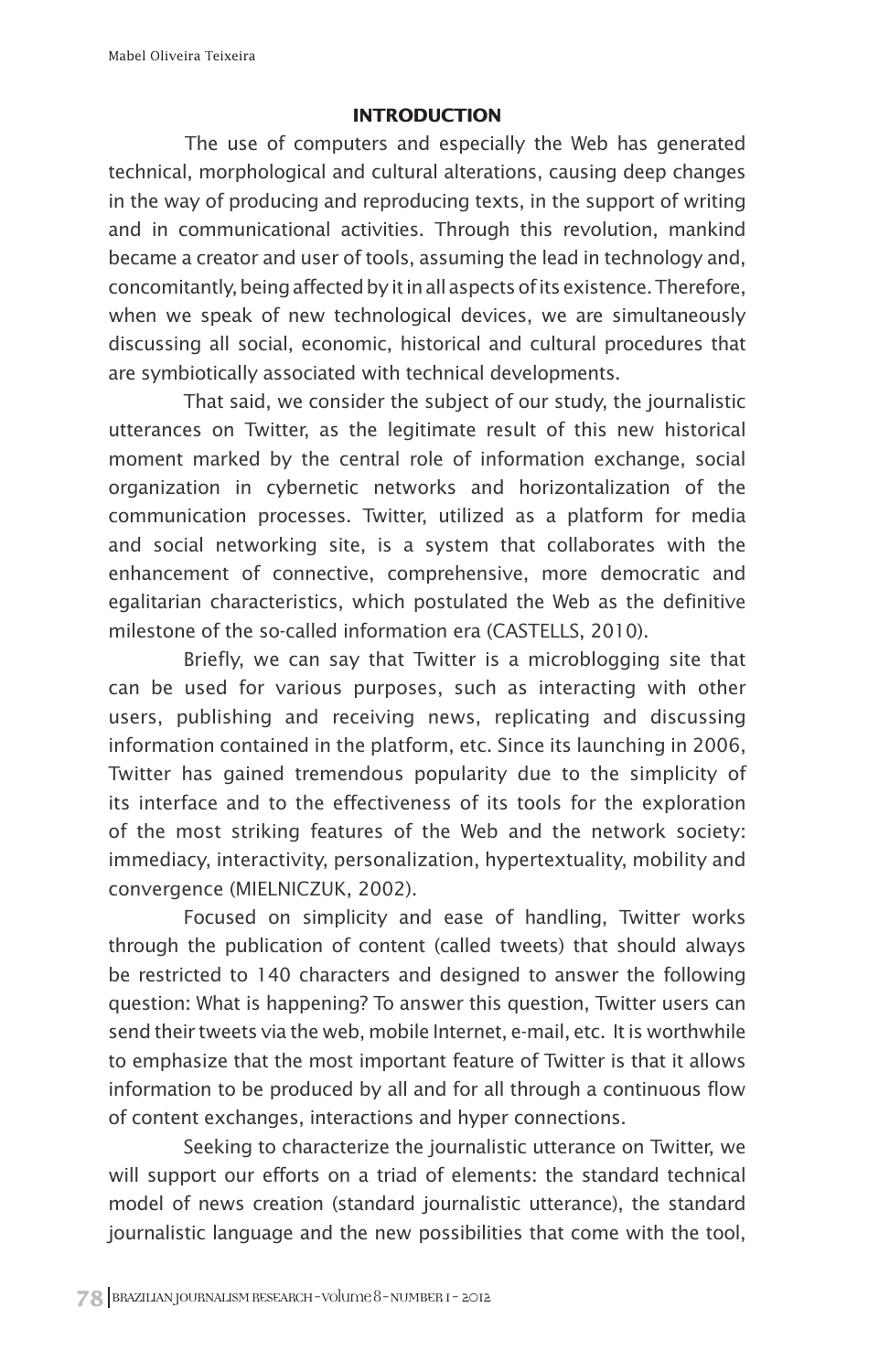Twitter. We intend to achieve our goal by focusing on the following questions: how did the characteristics of the Twitter platform influence the application of standard journalistic technique in the creation and production of news released as tweets, and what are its possible special aspects with relation to the traditional journalistic utterance? Our main hypothesis is that the hierarchical pattern and purpose that guide the production of the standard news, and therefore, the characteristic language of journalism that we recognize, are beginning to give way to more horizontal and interactive models, redesigning the standard technique (based the model of inverted pyramid), and thereby changing the journalistic utterance.

To answer the above questions, we will base our analysis on 134 news tweets that will make up the material of our corpus. The material for analysis was collected on June 16, 2011 from Twitter profiles from the newspapers *Folha de S. Paulo*, *Zero Hora,* and *Diário Popular*, as explained in our methodology. Our motivation for preparing this study is mainly linked to a personal concern about the effects of new communication tools in the creation of the news, and at the same time, to the academic interest in exploring a phenomenon that is underway with still scarce scientific investigation.

#### **The standard journalistic utterance**

Working with the notion of "field of knowledge," Traquina (2005) defines journalism as a selective reality constructed through numerous processes of social interaction between professionals of the journalistic field and sources, other journalists and the society in which it is inserted. This "selective reality" pointed out by Traquina is ultimately the conformation itself of the news that, more than being the expression of reality, is the product resulting from social interactions.

Therefore, journalism is an activity represented by its principal product, the news - a social construction which journalists utilize as a specific knowledge, materialized through specialized procedures of narration, in particular, the model of the Inverted Pyramid  $(\mathsf{IP})^1$  . Thus we may say that by the techniques of narration adopted for the creation of the news, journalism is accomplished through its own language, or as Traquina (2008) prefers, the "journalese" that produces and quarantees stability for its utterances<sup>2</sup>.

To understand this language, we need therefore to observe the elements that constitute the structure of the IP (FRANCO, 2001), namely: a) the Lead, the first paragraph of the news that aims to encompass the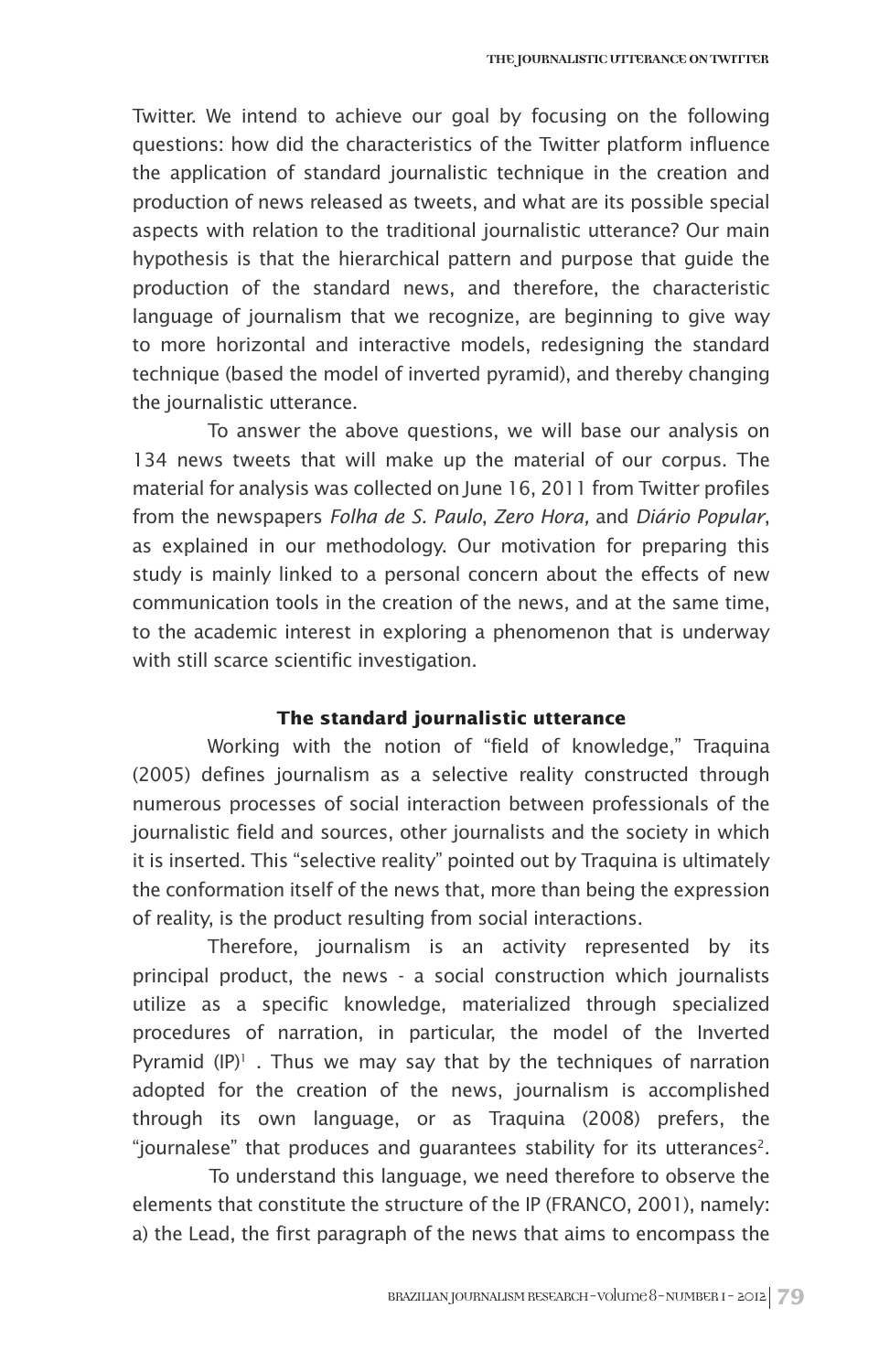main information of a fact ("what?" , "who?", "when?", "where?", "how?" and "why?"); b) the Sublead (which may be composed of "how?" and of "why" or of a further exploration of these); c) paragraphs of context; and d) secondary or irrelevant material for understanding the text. Exploring the concept of the Lead, Sousa points out that this "is in the first place, the paragraph that introduces the theme of the text and, secondly, the paragraph that sets the tone for the rest of the text" and therefore emphasizes that "the structure that was adopted for the text determines the *lead*" (FRANCO, 2001, p. 221, italics added).

The standard journalistic technique stipulates for journalists certain established (but not immutable) rules of textual organization of their writing. The intervention imposed on products of journalistic speech is, above all, a mechanism that consolidates a special language with the activity. In the words of Traquina,

> The journalistic language must have certain traits that will make it understandable: a) short sentences: b) short paragraphs; c) simple words (avoid polysyllabic words); d) a direct and economic syntax; e) conciseness; and f) the use of metaphors to enhance the understanding of the text [...] The "journalese" is usually forced into a specific format in the press: the inverted pyramid, which became dominant in American journalism around 1900 (TRAQUINA, 2008, p. 46).

The standard journalistic language is thus a discursive construction intersected by the values, ideologies and historical milestone of a primarily typographic, industrial and positivist society - the nineteenth-century society - that consolidated the Western model of news, that is, the IP. This "way of saying" of journalism substantially connected to its "knowledge of narration"3 (TRAQUINA, 2008) is a reflection of a characteristic speech of modern culture which sought and prized universal messages and the fixation of meanings considered immanent (LÉVY, 1999).

This being the case, we bring- journalism to the core of our discussion by pointing out that, in the general sense, the news is synonymous to "journalistic utterance" (CORREIA, 2011), understood as the product of the act of enunciation<sup>4</sup>. Nevertheless, if the utterance is the "observable" result of the action of the subject speaking, then, journalism being responsible for the action process of reporting, it is logical that the primary utterance of journalism will always be news. What interests us particularly, are the specific characteristics that the journalistic enunciation assumes on adopting a specific technical system that seeks to stabilize the form of utterance in interaction with society.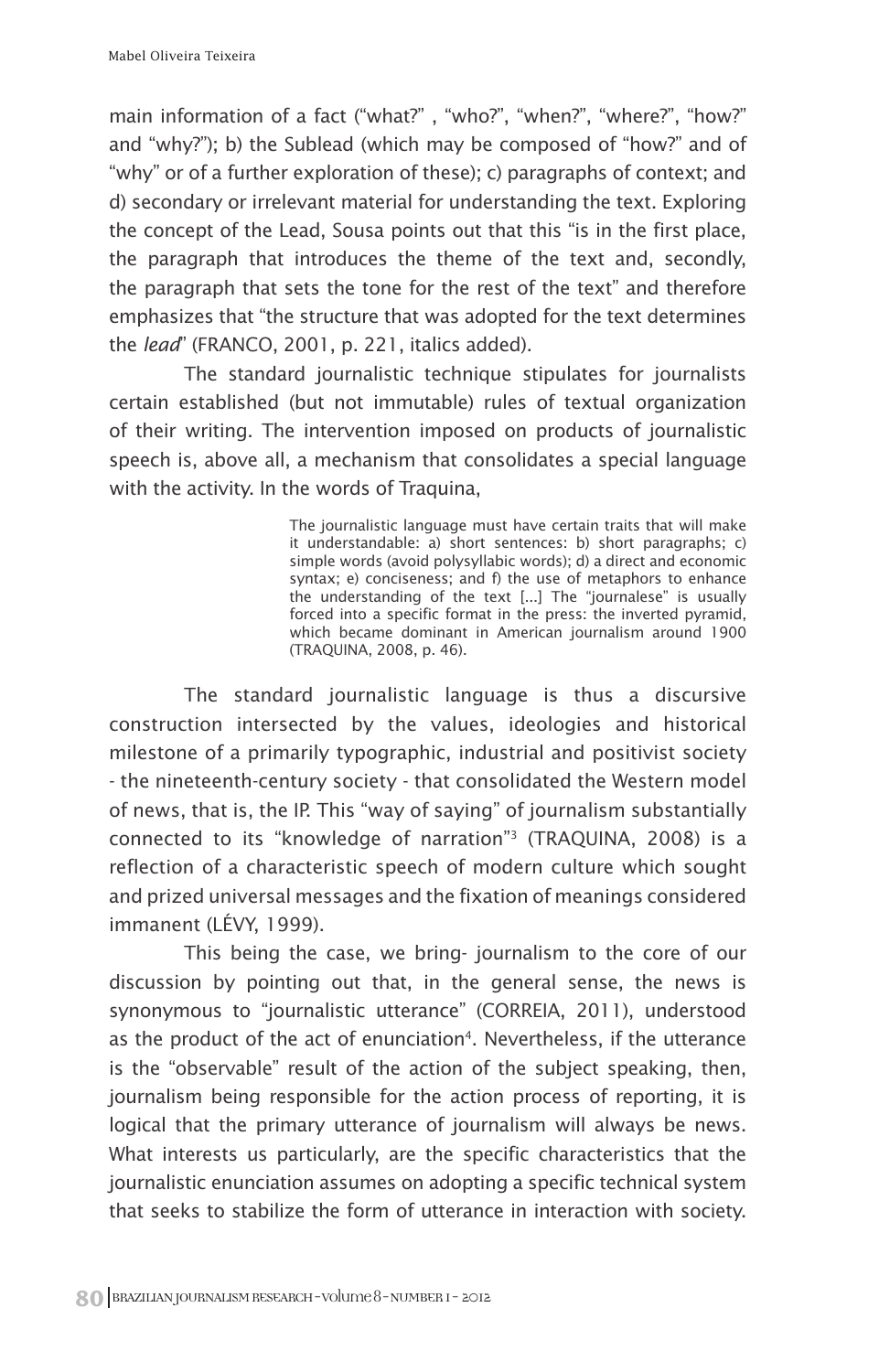We use the research done by Mayra Gomes (2000), when dealing with journalistic utterance through the sciences of language, to propose such characteristics. The result encountered by this author led us to define the standard journalistic utterance as: a) impersonal, b) hierarchical, c) concise, d) assertive/verifiable, e) objective, and f) excluding.

We emphasize that all the characterizations mentioned are achieved through the technical writing strategies that are triggered at the time of the journalistic utterance. Therefore, its effects are configured using the symbolic system of language which, when put into action, generates specific meanings in a given context. Thus, all the characteristics of journalistic utterances are reflections of a technique that ultimately aims to transform the news into an objective report that can achieve the desired effect of reality. In this way, journalistic activity is carried out by means of a set of practices and techniques that aim at the stability of the news enunciations-, created and consumed as products that function as organizers of the social space and mediators of the information chaos - legitimizing itself through referential discourse<sup>5</sup>.

### **Twitter and its technical elements**

Researchers like Castells (2010), Levy (1999), Santaella and Lemos (2010), Recuero (2009) and Zago (2008) point out, each from his particular viewpoint, the establishment of a new society that is "achieved" and "established" in innovative communication processes that constantly create hybrid languages updated by network interaction. These social and therefore linguistic phenomena establish a new context for the journalistic utterances, a new symbolic universe in which they start to produce new meanings and values. Through the various tools for collaboration and interactivity available on the Web, users became accustomed to produce and share their content and, at the same time, collaborate with content created by others. Sites like Twitter are a direct reflection of this phase of permanent interaction and intense democratization of spaces for the dissemination of a great variety of discourses<sup>6</sup> and the representation of the most diverse subjects.

Since its appearance, Twitter had at least two major types of uses and utilizations: it became, at the same time, a popular tool for conversation and for information. The growing number of media and professional journalists that have adopted Twitter as a powerful news tool is certainly a strong refutation of the idea that the Web and its tools would mark the end of professional journalism. However, the manner of informing gains new characteristics and possibilities as Twitter is, in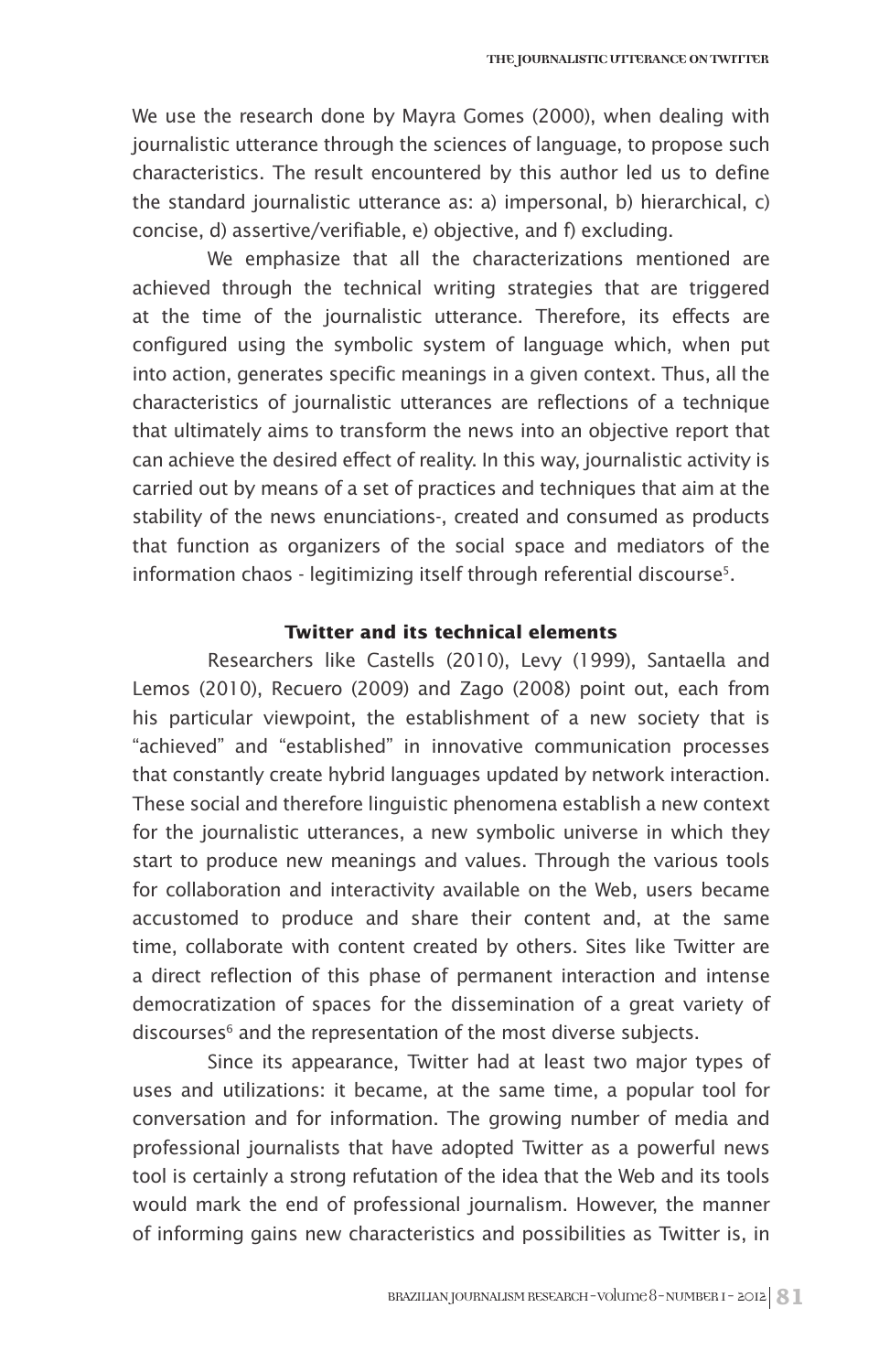essence, a social networking site<sup>7</sup>. Thus, the value of the information circulating on Twitter is not only linked to its origin, but also to the debate that it evokes (ZAGO, 2008).

The characteristics of journalistic practice in Twitter are largely a reflection of the tool´s specific aspects that, according to Zago (2008), can be summarized as follows: updating by mobile devices, limitation of 140 characters for messages, automatic updating and configuration as a social networking site. Therefore, based on the ideas of the author, we note that the tool´s specific aspects cause its contents to have characteristics of instantaneity; hyper conciseness; agility/extreme speed; interaction/conversation.

We emphasize that the attainment of these characteristics depends not only on the possibilities of the system, but also on its utilization. We can briefly summarize that Twitter has its own linguistic system which users apply to produce messages and meanings. As basic elements of the tool´s language we have: the *link*, a simple method of passing from one point of a document to another internal or external point; the *retweet* (RT), a mechanism used to indicate that the content being posted comes from another user; the *hashtag* (#) that can be understood as an indexer of themes, topics and/or key words that bring together related content; the at sign (@) whose definition is given by Ramos (2010, p. 38) as "synonym of people (...) has a magnetic force in the language, especially in its syntax", that is, the at sign is the symbol that precedes the *TwitterName* which is the identification of each user in the system.

The last three elements mentioned above (RT,  $#$  and  $@$ ) characterize a new micro syntax system specifically for Twitter. This system is the reflection of the restriction of 140 characters and it is an example of the minimal fluency in micro syntax which is a basic requirement for navigation and successful insertion into the tool (LEMOS; SANTAELLA, 2010). The presence of these coding elements is so completely rooted in Twitter´s very functioning that the failure to comply with them makes the communication and exchange impossible. Journalism being an activity involving the transmission of messages, there would not be another way to explore the media potential of the Twitter tool other than through utilization of its syntax, its language and its organization. Thus, the journalists entered into a process of assimilation and utilization of new signs, adapting and exploring the new possibilities to their activity. Therefore, we should explore what are the effects of this process in the journalistic utterances produced.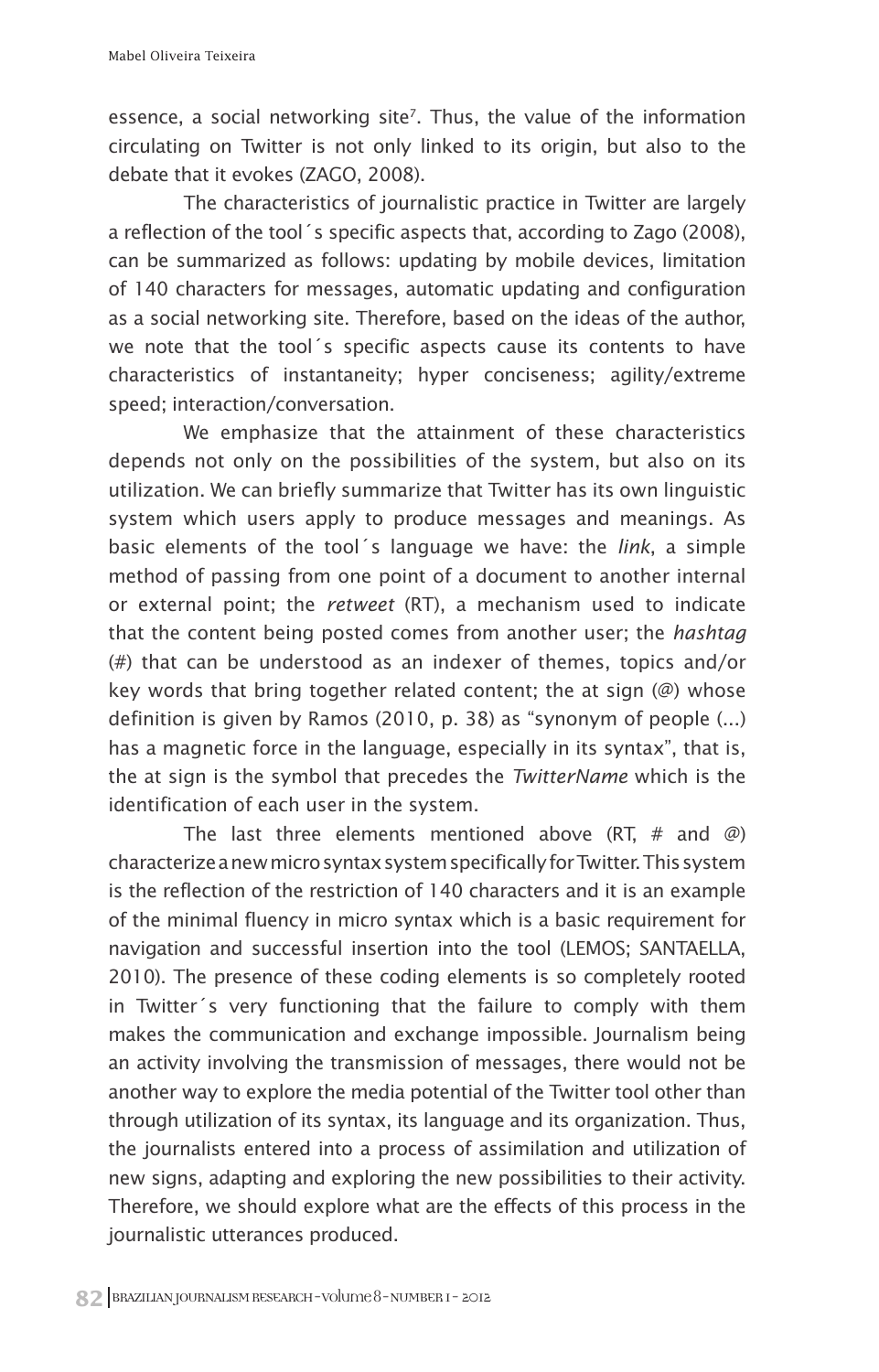#### **Methodology**

For our research, we delimited as potential subjects only the content published by news organizations that have adopted Twitter as a communication tool. Our subject of study is "journalistic tweets", in other words, the products carried by news organizations in their profiles on Twitter. To approach the heterogeneity of newspapers that have established their web spaces, we chose subjects that did not belong to the same group, and at the same time, that did not have the same coverage area.

Therefore, we decided to look into the tweets published by: a) a newspaper with national expression, *Folha de S. Paulo* (FSP); b) another one of special prominence in the state of Rio Grande do Sul (RS), *Zero Hora* (*ZH*); c) a representative of the journalism carried out in the south of RS, *Diário Popular* (DP). To limit the number of tweets that constitute our corpus and at the same time, to avoid criteria that could predispose a selection based on the quality or richness of data from tweets, we restricted as a criterion for tweets selection the specific material collection period: June 16, 2011. The tweets published by the newspapers selected were collected manually in all the profiles. At the end of our collection, we reached a total of 134 tweets.

With the delimited corpus, we tried to gradually apply some systematization that would aid in the understanding of the most relevant features. Our first step was to identify the subjects and to quantify the number of tweets published by each one and concomitantly, to identify the respectively uses that they made of the main technical characteristics offered by Twitter. The result obtained by this first look is shown in Table 1:

|                             | Folha de S. Paulo | <b>Zero Hora</b> | Diário Popular   | <b>Total</b> |
|-----------------------------|-------------------|------------------|------------------|--------------|
| Identification              | @folha com        | @zerohora        | @diariopopularRS | --           |
| <b>Followers</b>            | 118.280           | 93.589           | 6.873            | 218.742      |
| Number of<br>follower users | 66.934            | 9.810            | 64               | 76,808       |
| <b>Tweets collected</b>     | 52                | 35               | 47               | 134          |
| <b>Use of links</b>         | 50                | 32               | 40               | 122          |
| Use of $\varnothing$        | 12                | 04               | $=$              | 16           |
| <b>Hashtags</b>             | $- -$             | $- -$            | 05               | 05           |
| <b>Retweets</b>             | 08                | 02               | --               | 10           |

Source: Elaborated by the author

Table 1 shows that the technical possibilities of the Twitter platform, especially the link, retweets, hashtag and at sign, are being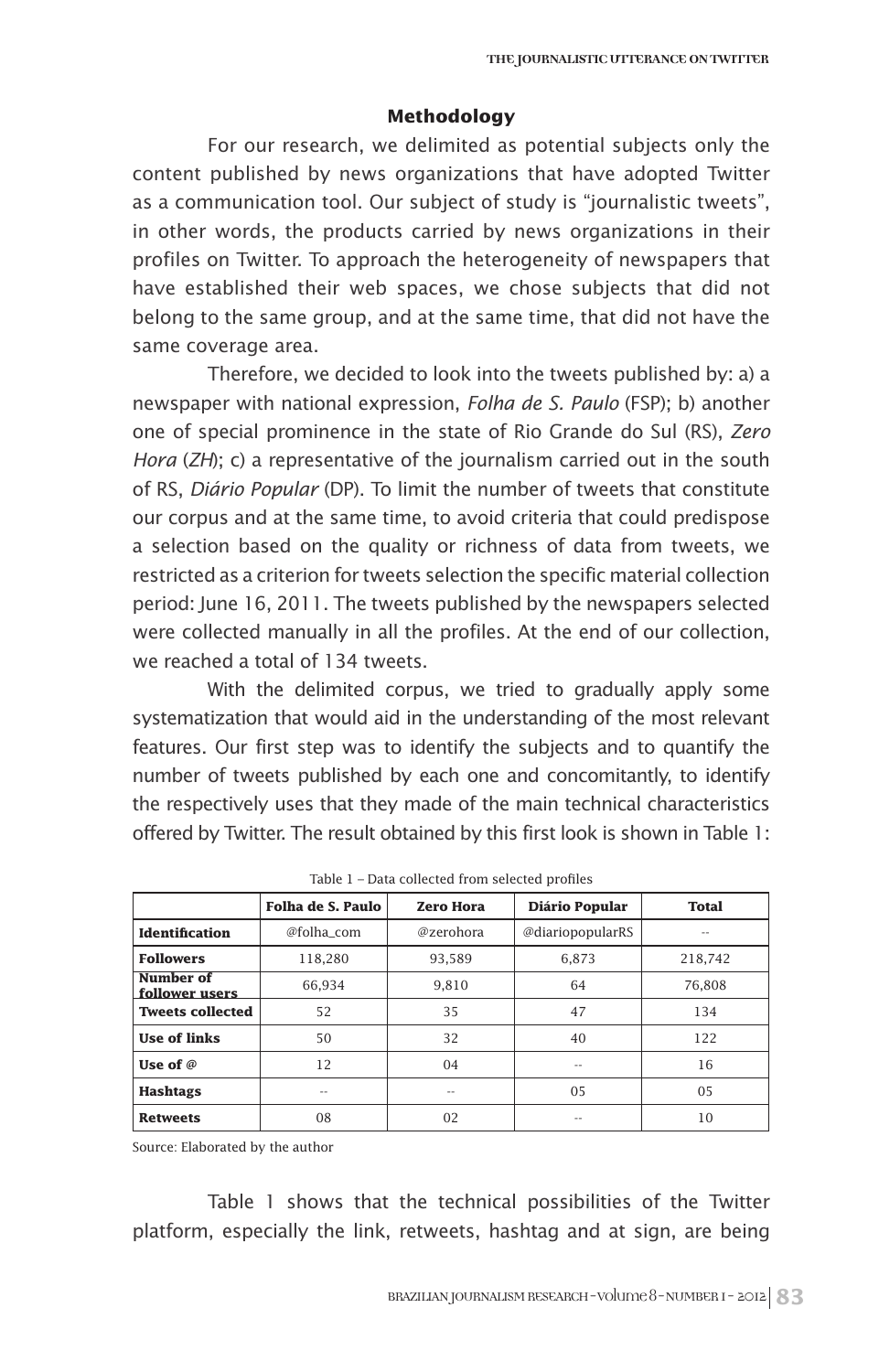effectively utilized for the creation of "journalistic tweets." The use of Twitter micro syntax elements characterizes the hybridity that pervades the "journalistic tweets," that is, at the same time that we found the presence of elements of the journalistic texts´ standard technique, we also found the inclusion of micro syntax elements originating from Twitter. The sum of these elements gives rise to a new, different, and specific language, which is revealed by the new utterances produced.

#### **Analysis: the journalistic utterance on twitter**

From the analysis of "journalistic tweets," we will highlight some of the differences between them and traditional utterances. Simultaneously, we will point out some effects and motivations for the appearance of these singularities and their material marks in the utterances analyzed. To summarize and visualize some of these marks, we suggest studying Table 2:

| <b>Characteristics of the standard</b><br>journalistic utterance | Major marks of alteration of characteristics                                                                      |  |  |
|------------------------------------------------------------------|-------------------------------------------------------------------------------------------------------------------|--|--|
| Impersonal                                                       | Exclamation points, interaction with users and the presence of<br>emoticons.                                      |  |  |
| Ranking according to relevance                                   | The information is not organized according to its relevance,<br>presence and appearance of the "micro lead" link. |  |  |
| Assertive/verifiable                                             | Users 'intervention in the content posted.                                                                        |  |  |
| Objetive                                                         | Exclamation points, interaction with users, the presence of<br>emoticons.                                         |  |  |
| Concise                                                          | Micro lead and 140 characters.                                                                                    |  |  |
| Exclusive                                                        | Interaction with users, user intervention, presence of<br>emoticons and use of exclamation points.                |  |  |

| Table 2 – Alteration of the characteristics of the standard utterance |
|-----------------------------------------------------------------------|
|-----------------------------------------------------------------------|

Source: Elaborated by the author

In Table 2 above, we can observe in the right-hand column the representation of the aforementioned characteristics of the standard journalistic utterance, and as noted in the left-hand column, some of the textual and linguistic evidences that mark the alteration in the characterization or reformulation of the standard utterance when presented in the tweet format. Seeking greater dynamism, we will present below each one of the characteristics of the standard utterance and simultaneously, notations regarding their alterations or inapplicability in tweets.

When talking about the impersonality of the standard journalistic utterance, Gomes (2000) emphasizes that it is accomplished by means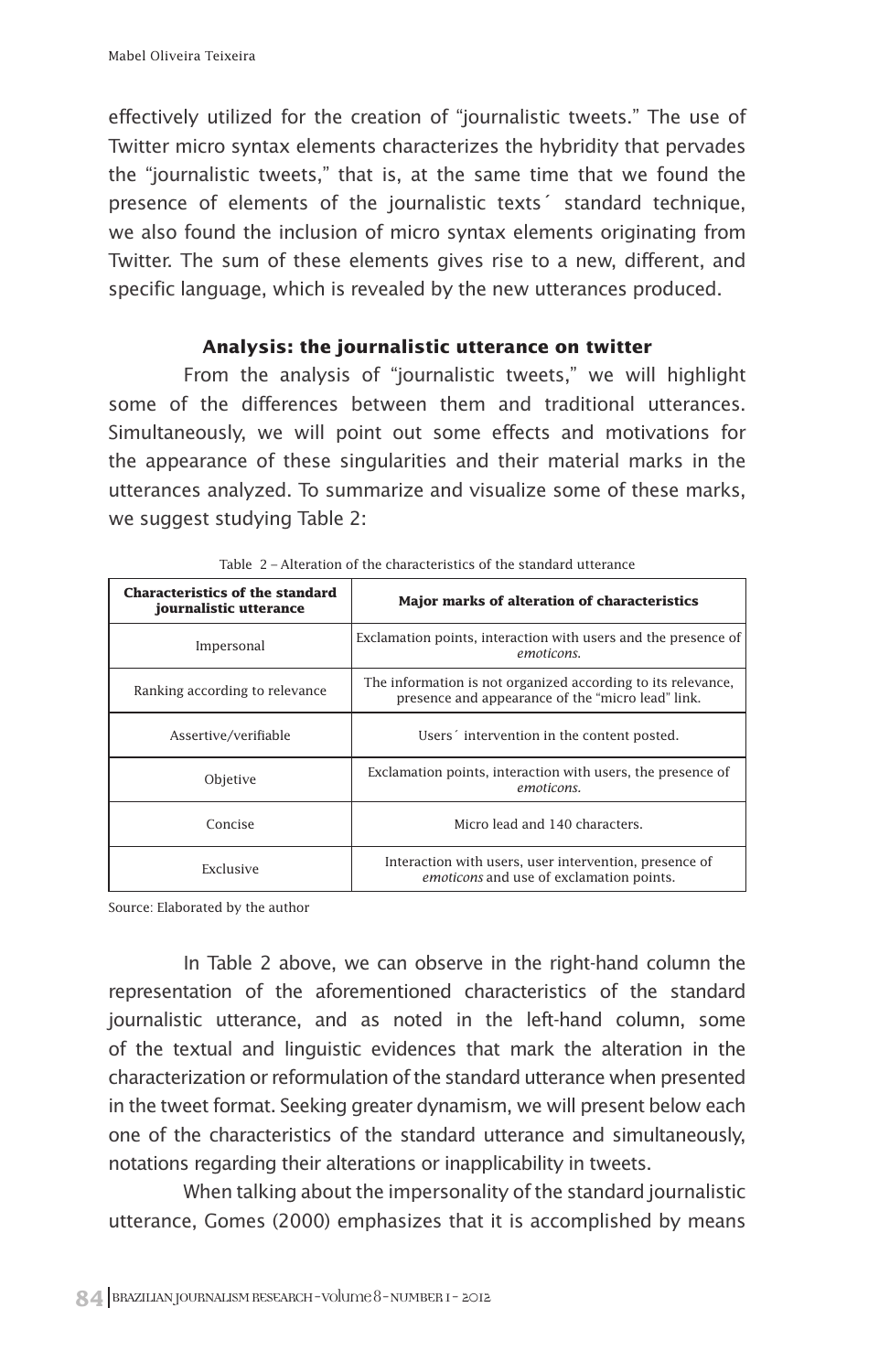of the strategy of telling the facts about a third person by use of the verb in the third person (he/she/they). By adopting this linguistic strategy, the news flows on as if there were no placement of values or mediation permeating the utterance. However, in journalistic tweets, the impersonality of the standard utterance begins to be neglected on the basis of the explicitly dialogical character of Twitter. This phenomenon is explained by the presence of unusual elements to the standard journalistic language, as we see in the tweets below:

| Table $\beta$ – Tweets with dialogic marks            |
|-------------------------------------------------------|
| folha com Folha de S.Paulo                            |
| $@$ kevinschwaantz De nada! =)                        |
| 23 hours ago                                          |
| <b>zerohora</b> Zero Hora                             |
| @riicardo souza Ricardo, corrigimos o texto. Obrigado |
| 30 minutes ago                                        |
|                                                       |

|  |  |  |  |  | Table 3 - Tweets with dialogic marks |  |
|--|--|--|--|--|--------------------------------------|--|
|--|--|--|--|--|--------------------------------------|--|

Source: Elaborated by the author

In the tweets observed, we see the explicit establishment of dialogues. In these utterances, journalistic language gives way to the interactive language of the environment, there are direct references to specific enunciatees that are inserted and expressed in the journalistic statement. More than that, the last tweet expresses a character not only interactive but also collaborative between *ZH* and the user Ricardo\_ Souza. Another interesting observation can be viewed in the first tweet where there is an indication of the gender of the speaking subject through the use of the adjective "*obrigado*" (thanks) and the typographic representation of this through inserting an *emoticon* that expresses satisfaction and informal speech.

The contents of the tweets presented do not have any news or informative characteristics, but they share the same space in the informational flow. Therefore, we can point out that the interactive and dialogical characteristics of Twitter potentially act in the creation of journalistic utterances. The equality of spaces between users coerces journalism to publicly make correction in real time; the journalistic utterances apparently unshakable and unquestionable become more fragile due to the more democratic and instantaneous interaction stimulated by the tool.

The hierarchy characteristic of information imposed by the IP on the standard utterance takes us back to the urgency of the journalistic report and its quest for objectification of the events that prove to be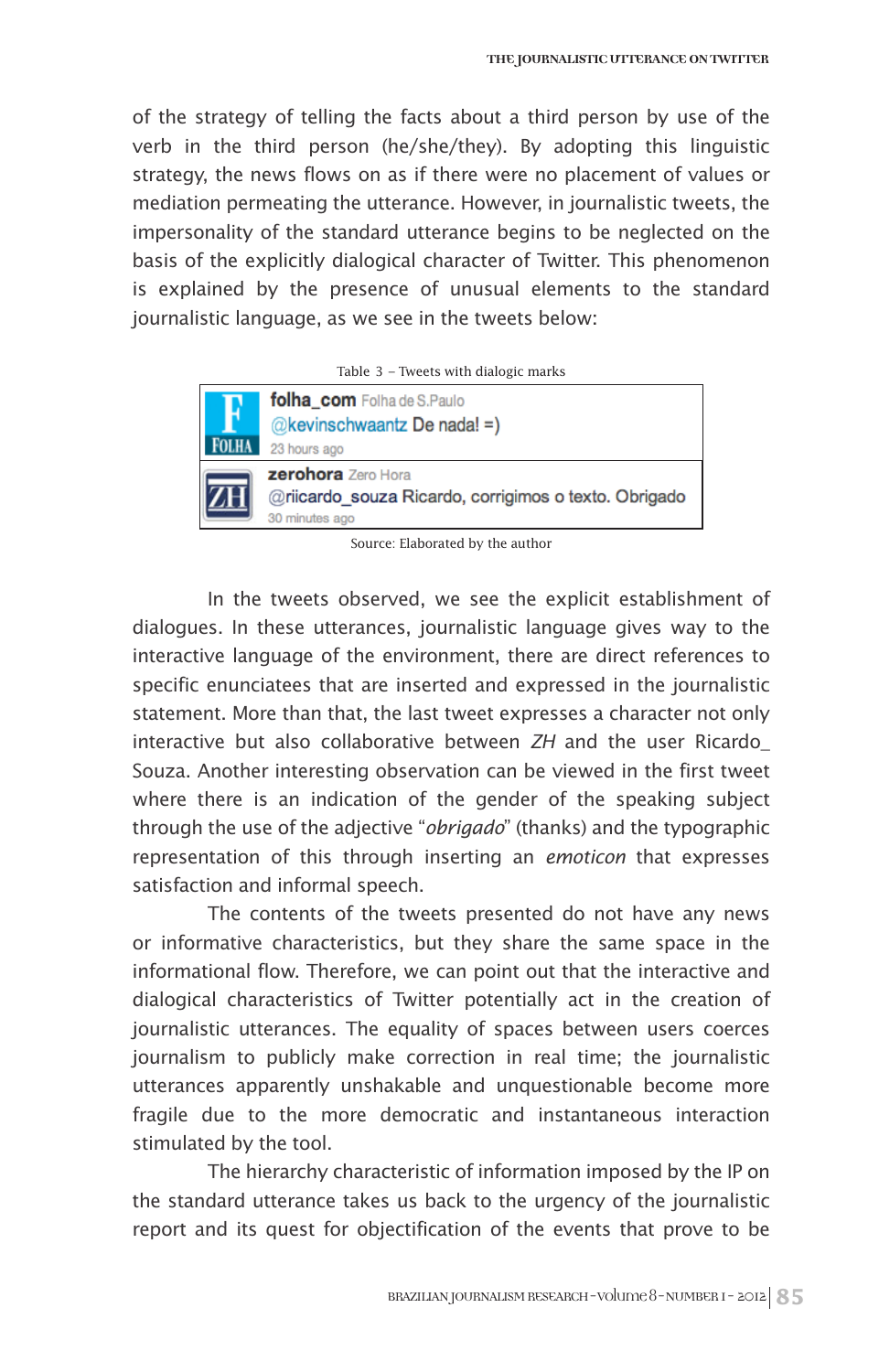current. On Twitter, the hierarchy of IP gives place to a structure that obeys the logic of hyper conciseness, hypertextuality, personalization, extreme agility and potentially infinite interconnection of content. This hypertext dynamic of the structure is linked to the informational aspect of a network by which information needs to be at the same time elementary (agile, essential and hyper concise) and interactive (allowing its exponential exploitation).

When we analyzed the first data that we highlighted in the presentation of the corpus, the extensive use of links in the creation of tweets became clear. We point out that the contents of these tweets often appeared as external news that was linked in turn to other information cells and so on. Drawing a parallel with the standard journalistic text, we could say that each cell corresponds to a paragraph of the printed text. However, unlike paragraphs of printed news that are ranked according to the newsworthiness of their content (IP), the information cells we found through our corpus do not follow this logic. The example below shows that between the tweet (on the left), considered as cell 1, and the lead (on the right) of linked news, considered as cell 2, there is not any hierarchy based on the importance of data between the cells, but that the difference between them is based on the amount of information shown:



Based on this observation which was confirmed in all tweets with links, it seemed clear that the news creation that we observed did not refer to the traditional model of IP, but rather the model of the Lying Down Pyramid proposed by Canavilhas (2006). According to the author, when the information cells that are part of the news report are inserted into the Web hypertext environment, they usually start to obey a different logic from that applied to standard news where each cell, in the case of paragraphs, seeks to establish a descending hierarchy based on the importance of the data presented. In sum, Canavilhas (2006) shows us that the journalistic exploration of the fact shall no longer comply with the criterion of relevance of the IP, but an exploration that will gradually add through new cells<sup>8</sup> a greater amount of detail with relation to the elements presented. By looking at the example given in Table 4, we see that the information of the tweet (permission given for the demonstration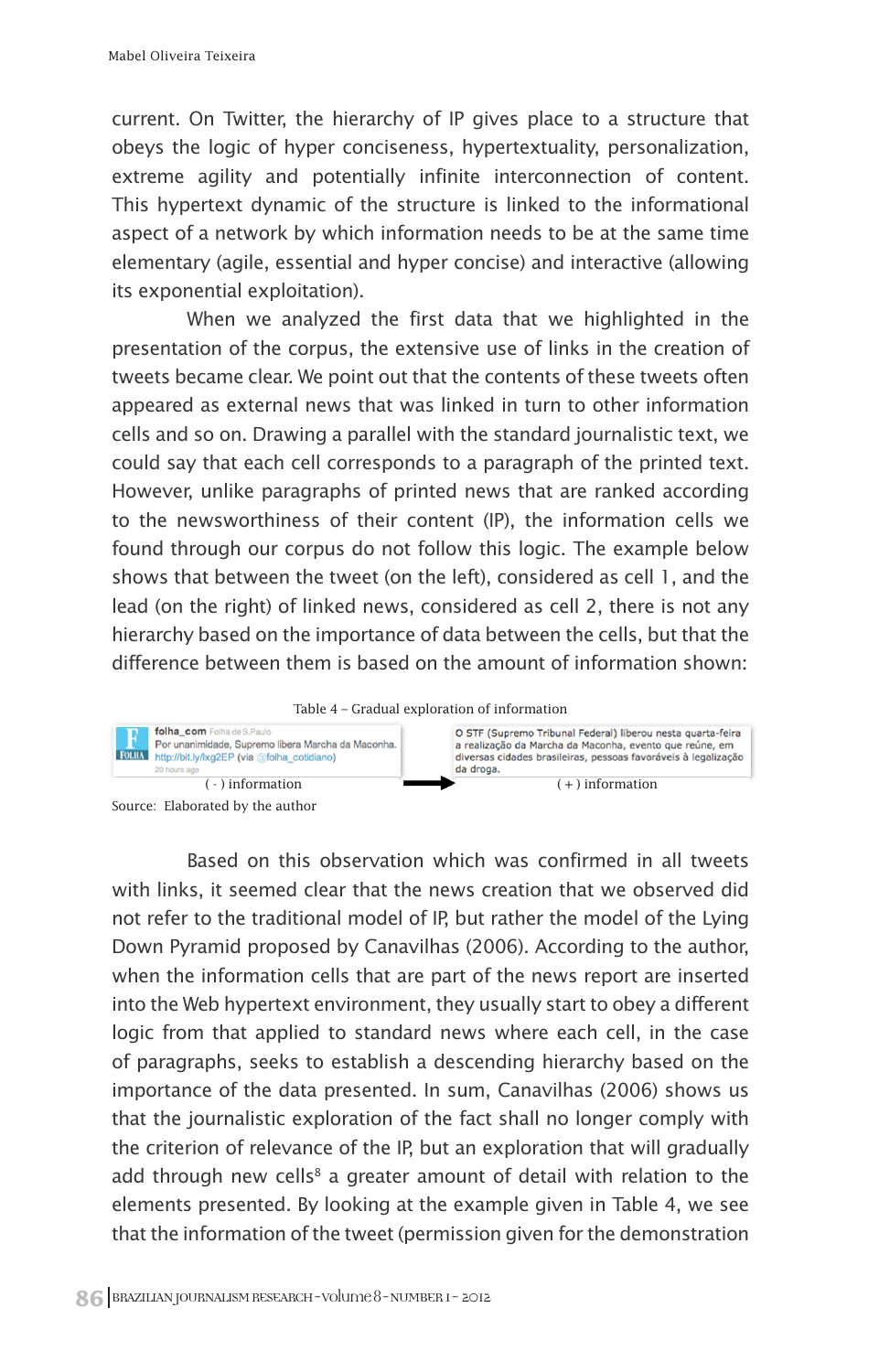in favor of marihuana) is augmented by a further exploration of the details in the lead of the linked news, but this does not present any hierarchical difference in relation to the tweet that remains focused on the main fact (permission for the demonstration in favor of marihuana). Thus, we can say that between cells 1 and 2 there is no hierarchical difference between the data presented. Therefore, our look at the corpus confirmed the scheme proposed by Canavilhas (2006), since the tweets analyzed functioned within the macro context of the online news (with its multiple hyper connected cells), as a initial information unit from which readers could move towards an exploration that gradually extended the approach of each of the elements presented in the tweet. Within this horizontal perspective, the tweet ends up formatting itself as a kind of the base unit that introduces the news event, which will be supplemented with details at each new link, at each level of the Lying Down Pyramid.

Any application of the technique of IP, highlighted in the lead, serves as an effect of a short say, devoid of complexity, which aims to capture the fact in its essence. If the standard news is considered to be a concise utterance (short sentences, direct syntax, lead), the journalistic tweet (one sentence with 140 characters, micro syntax) can be considered to be the extreme point of this characteristic, symbolized by the creation of the "micro lead." From the 134 tweets that constitute our corpus, 91% (122 tweets) are aimed at providing important data for the understanding of a factual event, that is, they focus on reporting something. We dwelled upon these examples to identify the presence of the elements of the lead. The result was: 122 tweets responded to the question "what?;" 99 responded to the question "who?;" 14 to the question "when?;" 45 to the question "where?;" 13 to the question "how?;" and 10 to the question "why." In accordance with the findings, it seems clear that the tweets analyzed could not have been originated by the mere transposition of the lead, since some of the elements seem to be systematically neglected. It appears obvious that with the limitation imposed by Twitter, a text with a maximum of 140 characters, the full dissemination of the lead would be an almost impossible task. Nevertheless, Zago (2008) indicates that journalists not only started using Twitter, but they also made it one of the most efficient means of reporting. This was possible thanks to a phenomenon that we chose to call "micro lead," that is, a new essential informative core that is even more concise – "hyper concise" – than the traditional lead, which focuses on addressing only the following questions: "What?," "Who?.

On classifying the standard utterance as assertive/verifiable,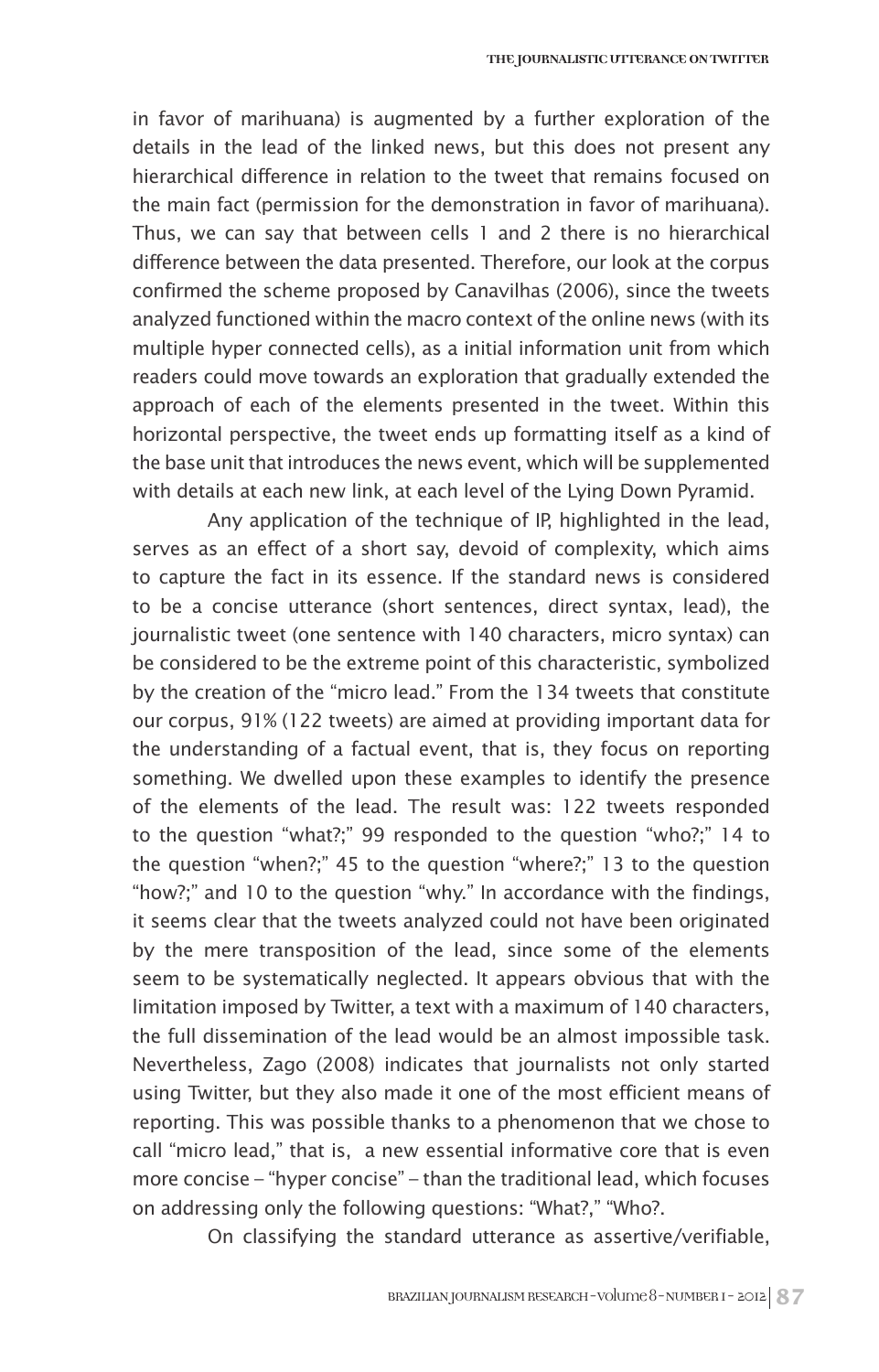we mentioned once again Gomes (2000) when, in dealing with the journalistic utterance, he brings the journalistic discourse closer to the historical discourse since both deal with the facts reported as if they were linguistically linked to a privilege of being: what has happened is reported, not what has not happened or is doubtful. On Twitter, this idea seems to be at the mercy of the interactive and polysemic context of the platform that imposes an inherent character of incompleteness, an aspect of "version" that is always open to the meanings and verification of the users. In this symbolic environment, the "truths" are always considered multiple and provisional. Thus, the standard language strategies become limited and insufficient to cancel the effects generated by the system´s language. Although most of the tweets analyzed maintain a language that seeks the traditional objectivity of the fact reported by an impersonal and verifiable creation, the interaction with other users, the presence of certain graphic signs  $(!)$  and the use of links<sup>10</sup> interfere in a certain way in the symbolic articulation that aims to generate a referential illusion by means of a language that seeks to hide the signs of the subjects of the utterance.

The use of graphic signs that express emotion and/or emphasis is contrary to the standard journalistic technique - the use of this type of punctuation usually can only be accepted when inserted in quotes or in very specific cases. The use of the exclamation point marks the presence of the enunciator subject - this means that its occurrence in journalistic utterances (news) is one of the novelties that mark a very specific language of journalism within Twitter, in which the impersonality and objectivity of the traditional language, characteristics previously non-negotiable in journalism, begin to give way to a less bureaucratic and more interactive language.

The game of referentiality of the speech is the main assumption of the *objectivity* of the standard news, that is, an utterance is sought that does not present the signs of the enunciator to achieve a sense of impartiality, objectivity and truth. However, the conversational nature of the Twitter platform interferes in this game, since it requires the interaction between utterances and subjects that meet and face each other in the same information flow. Moreover, the news in Twitter is never given as a full report; the specific logic of cyberspace gives rise to the multiplicity and the inability to grasp the whole, either by the excess of information available or by the diversity of conflicting utterances or by the countless paths that can be followed – it is what Lévy (1999) calls a non-totalizing universal which is typical of content generated on the Web.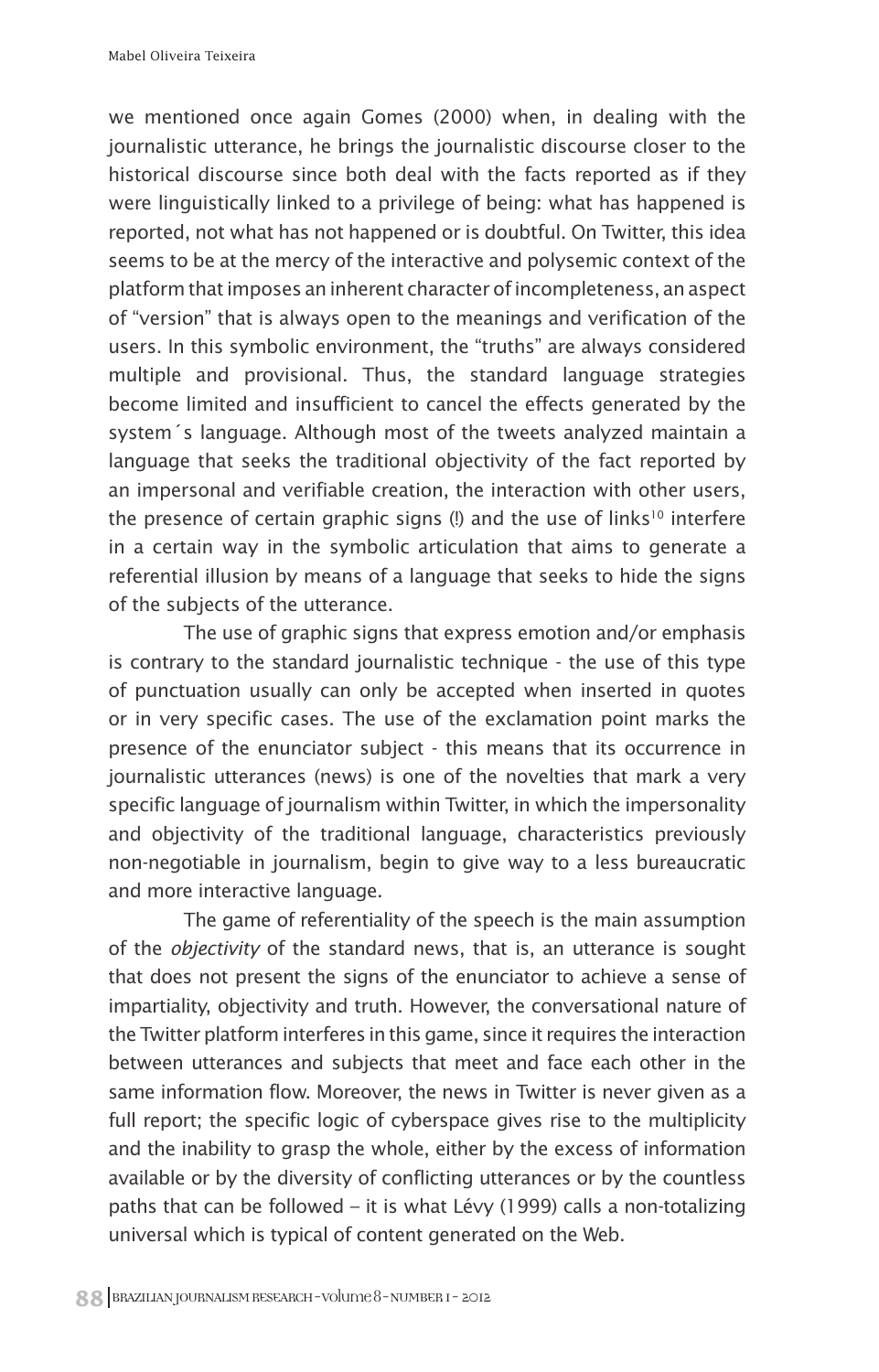Thus, the characteristic of *exclusion of the signs of the reader and of the media/ journalist,* observed in the standard language, also suffers from interference regarding its applicability as a function of interactivity that the network language assumes. If in the standard utterance there is a permanent exclusion of the marks of the enunciator and enunciatee in order to emphasize the characteristic of objectivity of the news - eliminating the conversational relationship - on Twitter, this language strategy confronts the basic principles of the environment itself, and thus it ends up being abandoned at some point in the name of interaction. We note in the corpus the presence, although sometimes hidden and discreet, the subjects of the utterance process (through the use of emoticons, graphic punctuation, conversation with readers, etc.). These are indications of a change in journalistic practice that is beginning, instead of neglecting, to interact with the "readers" and accept their contributions in the production/reproduction/editing of the texts as seen through the tweets shown in Table 3. This change appears to be connected with the interactive, informal and dialogical nature of the environment itself; this new practice is potentially significant, since it can generate, among other things, substantial changes in the relationship of the media/journalists with their sources.

Twitter turns every user into a collaborator and in a virtual source of varied information, easily accessible and hyper concise; all this dynamism and heterogeneity favors the journalistic exploitation of this universe of endless new "sources" and potential collaborators. In sum, we believe that the news as a tweet started to inhabit a new symbolic universe, completely reconstructed and with new meanings by means of this new language that emerges from the collaborative and hypertextual informational flow that does not deny mediation, but assumes it as the only form of existence. Thus, the journalistic utterances on Twitter start to present singularities in relation to the standard utterance based on the characteristics that permeate it, which are: *hypertextuality, hyper conciseness, interactivity, universality and collaboration.*

#### **Conclusion**

When we began this research, we proposed to investigate and answer the following question: how did the characteristics of the Twitter platform influence the application of standard journalistic technique in the news disseminated in the form of tweets, and what are its possible specific aspects in relation to the traditional journalistic utterance? To reach a satisfactory conclusion, we indicated that we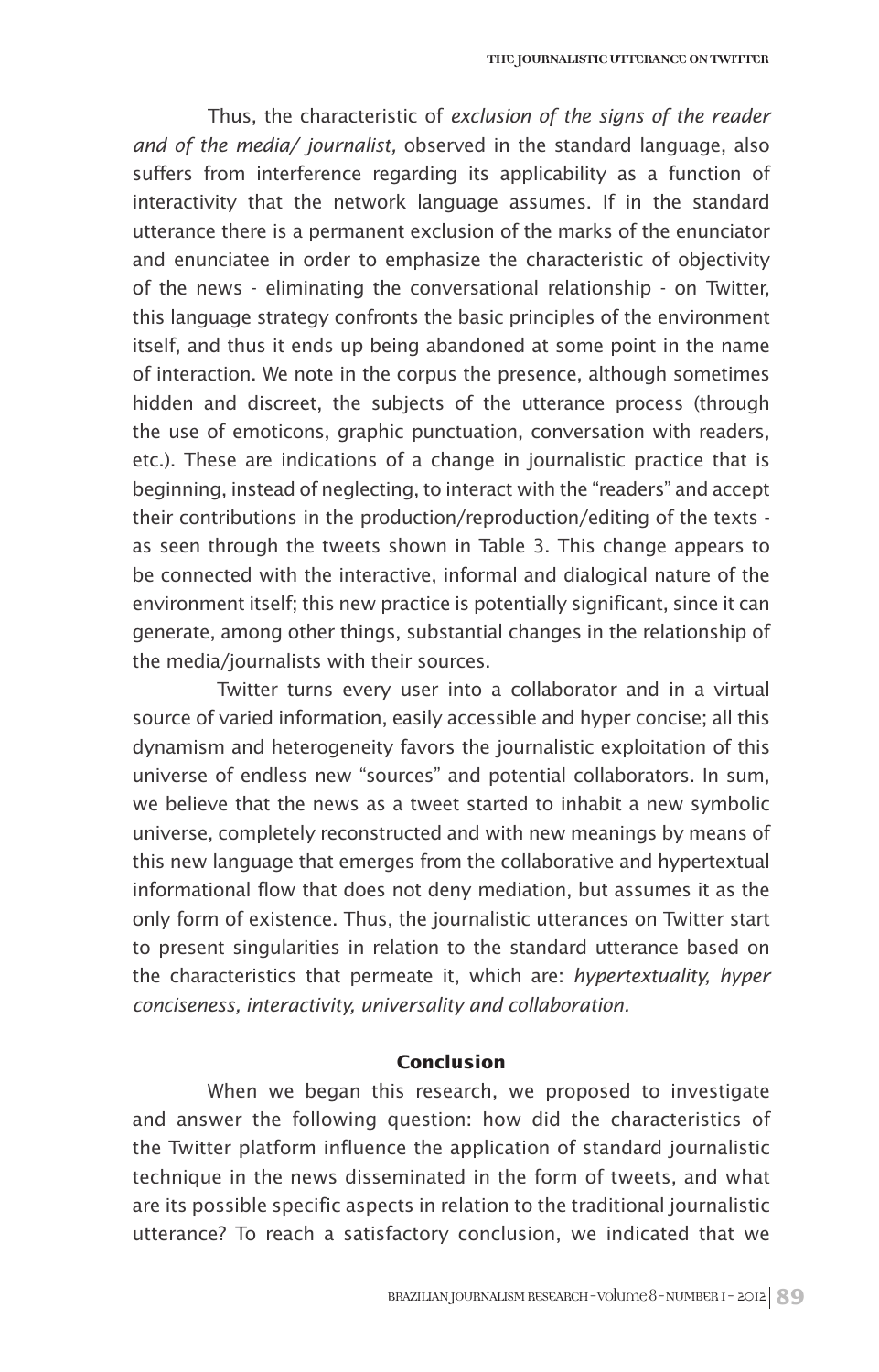would use as a guide the exploration of a triad of elements that permeate our problem, namely: the standard technical model for news creation, the standard journalistic language and the possibilities and characteristics of the tool, Twitter. Therefore, we will summarize here the elements explored plan and we will simultaneously present the comments that encompass our research.

We saw earlier in this article that the notion of journalism as a specialized activity becomes firm and connected with the stabilization of its own specific knowledge: what is news and how it is produced (TRAQUINA, 2008). We emphasize that this journalistic product is, first of all, a social construction that was stabilized within a specific sociohistorical context, the context of the society of writing (LÉVY, 1999), through procedures which originated a unique language of journalism, "journalese" (TRAQUINA, 2008), and a technical structure of narration, the Inverted Pyramid (IP) and, concomitantly, the lead. Thus, our theoretical framework presented the news as the standard utterance of journalistic speech whose technique (including its language and format) is seen as a strategy for promoting a speech idealized by the value of objectivity. We have seen that the context in which journalism and its procedures were developed ended up by influencing the recognition of standard journalistic utterance by means of the typical characteristics of the referential discourse (GOMES, 2000), that is: impersonality, hierarchy, assertiveness, verifiability, objectivity and exclusion.

After we presented the standard technical model of news creation and standard journalistic language (characterizing its utterances), we focused on presenting Twitter as a media space and at the same time, as a social network site. We emphasized that some of the technical possibilities of the tool – such as the limit of 140 characters per message, the (manual or automatic) updating via mobile devices, and especially its configuration as a social network site (ZAGO, 2008) - stimulate and influence the production of utterances characterized by their hyper conciseness (made possible by the elements of micro syntax) hypertextuality (unique characteristic of the web tools), agility and speed (potentiated by the automatic updating and use of mobile devices for publication) and, finally, interaction/ conversation (the dialogical characteristic is typical and crucial both for the maintenance of the social network site as well as to ensure the visibility and relevance of the users).

By working with the material aspect of the corpus, we realized that journalistic tweets present textual elements coming from both the standard journalistic language as well as from the language that emerges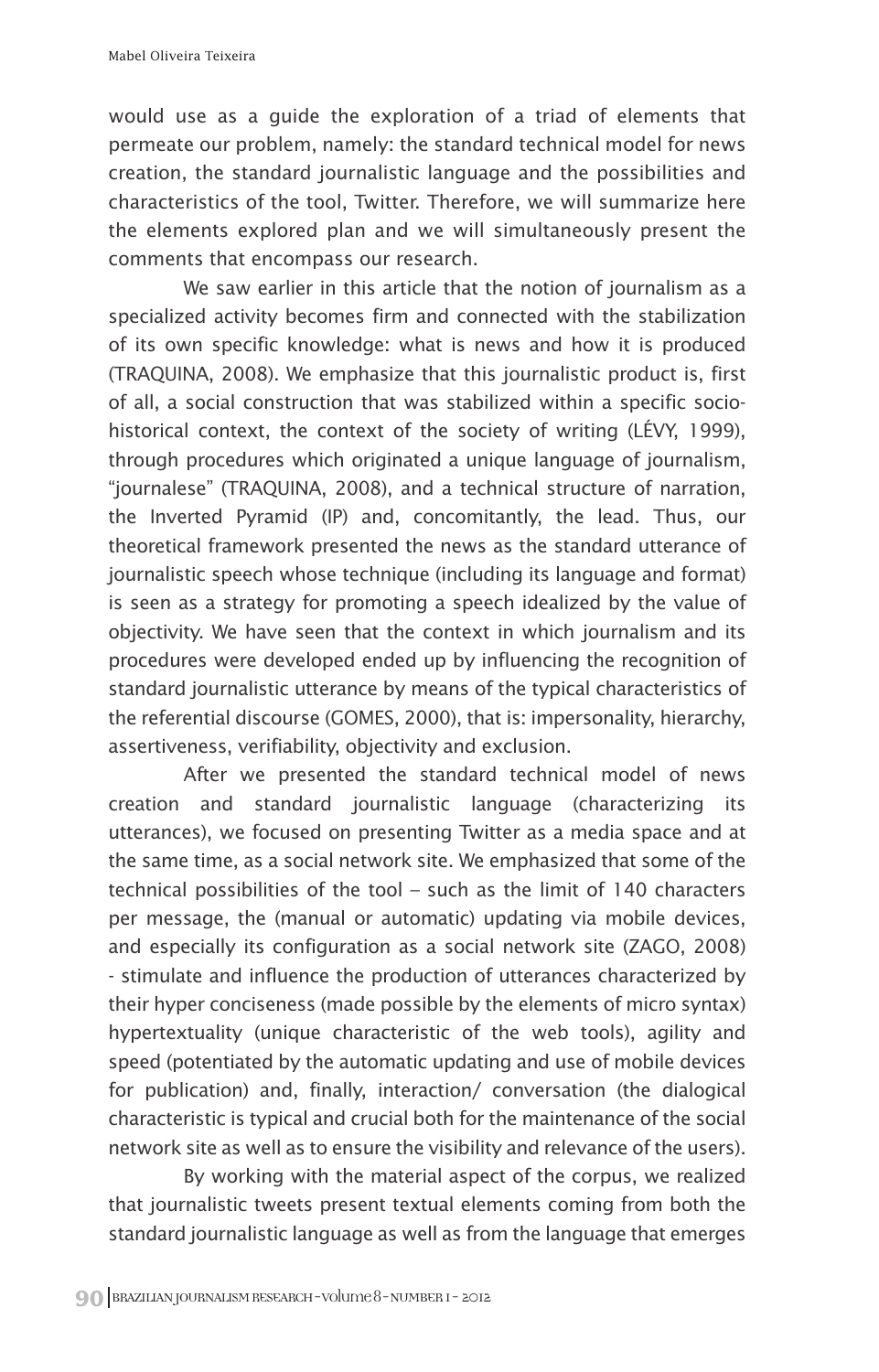from Twitter. However, through analysis, we also realized that, despite the journalistic tweets falling back on the typical linguistic strategies of the standard technique, their mere insertion in the Web environment and utilization of language elements of Twitter interfere and sometimes limit the characteristics effects of standard journalistic speech (as was shown briefly in Table 3). Therefore, based on the analysis of the corpus, our first conclusion is that the characteristics and linguistic elements of the Twitter interfere in the effects of the standard journalistic language.

On Twitter, the interaction and collaboration with the other users and contents are the basic condition for defining the degree of visibility, influence and credibility that the media/journalist will attain in the structure of the system (ZAGO, 2008). Thus, we believe that Twitter requires the journalistic language to begin to accept the dialogical character of the utterances, and at the same time, a certain level of informality and permeability in the speeches to ensure their relevance within the network. This fact could be observed in the material of conversational tweets exchanged between Twitter users and media/journalists. In sum, we believe that the process of meaning of the new journalistic utterances is no longer based on the assumption of an enunciative self-sufficiency able to deny any interference between fact and report, but rather it is based on the interconnection, interaction and collaboration necessary for participation in the explicit dialogue of Twitter.

During our analysis, we were able to observe the changes that appear in the unique textuality of the utterances by means of elements that characterize the interaction, the hypertextuality, the dialogue and even the interference of the enunciator and of the enunciatees in the creation of the tweets. We have seen that, by being inserted into the Web´s hypertext environment, the journalistic tweet becomes part of a non-linear (macro) structure of information exploration in which it assumes the role of "base unit" from which it can move towards a greater detail of the .data presented by exploring other previously linked information cells. Thus, the journalistic utterance on Twitter appears to be no longer linked to hierarchical architecture of the IP, but rather to the model proposed by Canavilhas (2006) when dealing with the architecture of the news on the Web, the Lying Down Pyramid. However, we emphasize, as does the author mentioned above, that we are not suggesting that the model of the IP is being replaced or invalidated in the context of the Web; our data only leads us to agree with Canavilhas (2006) when he says that in a hypertext environment, the IP tends to be restricted to the internal structure of some informative cells. Thus, we suggest a second conclusion which indicates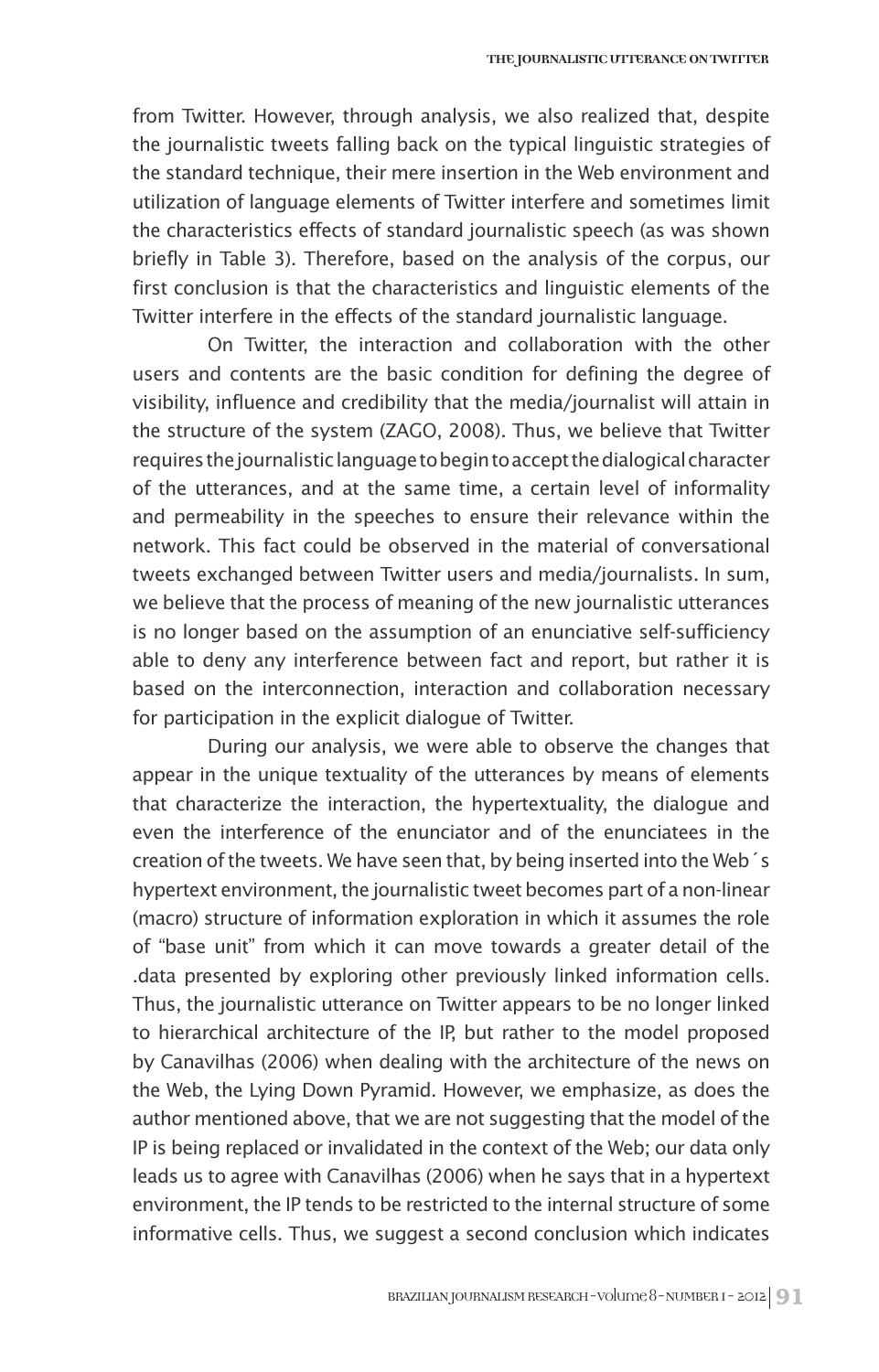that the standard technical structure is changed if observed through the (macro) structure of online news.

It is worth emphasizing that the limitation of characters for messages already prevents the internal organization of the journalistic tweets from being accomplished by means of the IP or from representing a mere transposition of the traditional lead. Making an analogy with the standard utterance, the journalistic tweet might function, based on the characteristics of conciseness, as the lead. However, our observation of the corpus showed that the journalistic tweet gives rise to a differentiated structure centered on the presentation of three essential elements: "what?," "who?," and "where?" Thus, we believe that limiting the tool results in a hyper-concise structure that we call "microlead." We show in our analysis that the hyper-conciseness required for the desired fluency of journalistic utterances on Twitter encourages utilization of the Twitter micro syntax elements by media/journalists (LEMOS; SANTAELLA, 2010). We perceived that the inclusion of micro syntax elements (RT, @ and #) in the preparation of journalism utterances not only indicates the assimilation of technical resources, but mainly a reformulation in the form of communication. Therefore, our third conclusion refers to the appearance of the "micro lead" as a new format that emerges from the journalistic tweets, functioning as a base unit, hyper-concise, of the (macro) structure of the online news exploration and not as a hierarchically more relevant cell as occurs with the lead of the standard utterance.

If we work with the idea that the standard journalistic language is characterized and permeated by the writing society, product of the nineteenth century, we believe that the Twitter journalistic utterance is characterized by the logic of the network society. Thus, our second concern throughout this research was to demonstrate that the traditional characteristics of the journalistic utterance begin to make room for new elements that involve the characteristics of *hypertextuality, hiperconciseness, interactivity, universality and collaboration.* These characteristics end up by permeating all the utterances constructed and transmitted by means of the tool and become the specific aspect of their contents. Twitter´s relationship with journalism is still too recent for us to make consistent predictions about the future of this partnership. With certainty, we can only say that Twitter is occupying more and more space as a social media support by means of which news is constructed, utilized and re-signified through the interaction of information and various subjects.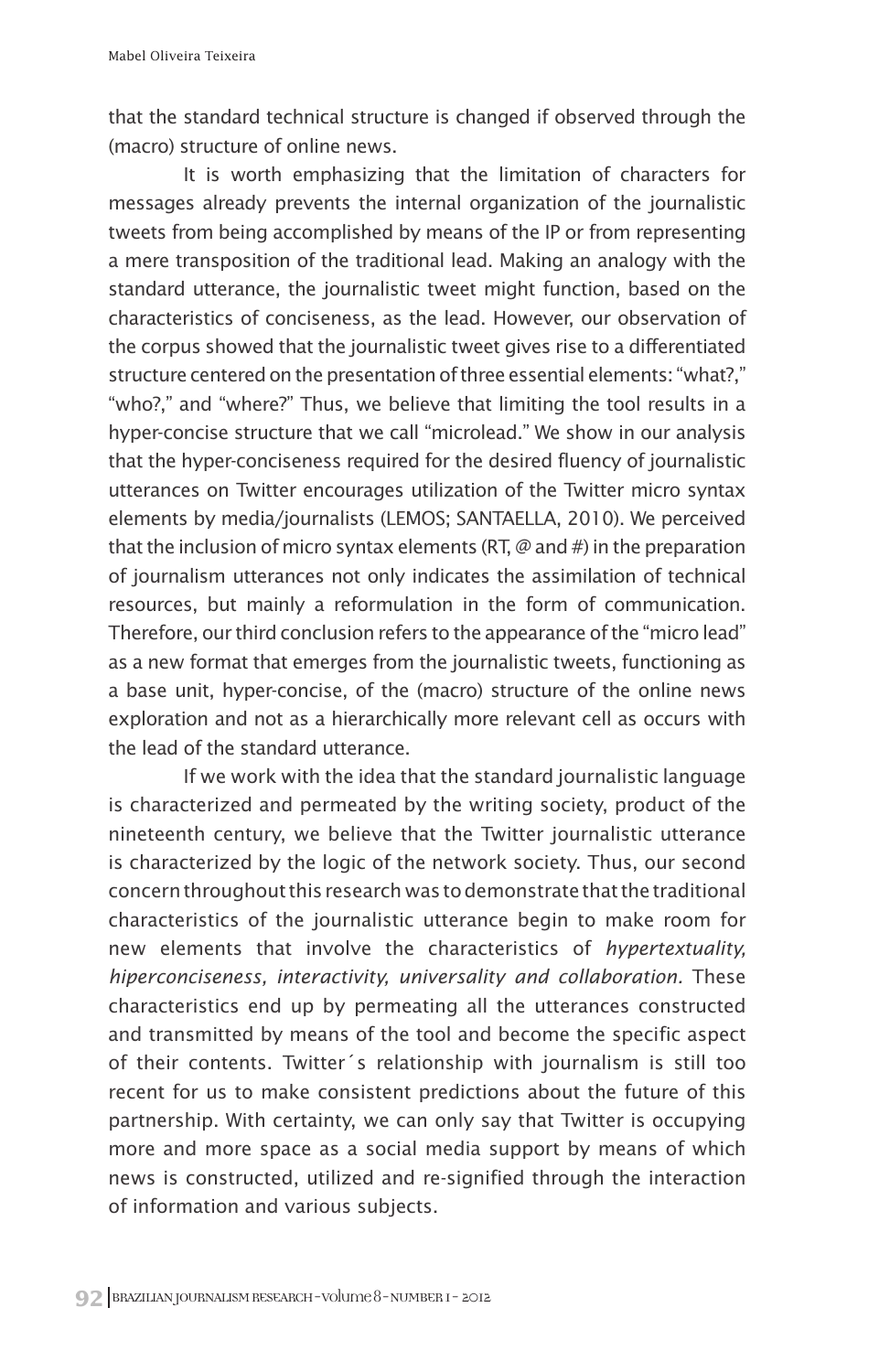## **NOTES**

- 1 The Inverted Pyramid is a technical model of writing that seeks the exposure of informational elements in descending order of importance. The model has gained special prominence in western journalism after the Second World War (1939-1945), but its origin is linked to the nineteenth century and to positivist thinking.
- 2 The enunciation is understood here as the "observable" result of the action of the speaking subject (BAKHTIN, 1995). Therefore, the utterance is what is said as an assimilation of the language in its updating through the speech act. Thus, the utterance appears as a form of mediation that ensures the placement in utterance-speech of the virtualities of the language.
- 3 When referring to the journalistic "knowledge of narration," Traquina (2008) makes it clear that journalism has a specialized form to tell its stories. This narrative knowledge guides the format of the news through stabilized utterances. Thus, the knowledge of narration can be translated by the techniques (IP and Lead) that solidify the format of the news and shape the "journalese".
- 4 The enunciation is identified as an action that promotes "what is said", that is, the utterance (GOMES, 2000). Therefore, it has an actional nature and exists through the utterance. Every utterance has the presence of at least two subjects in discourse, the enunciator (the one who speaks) and the enunciatee (to whom the speech is directed).
- 5 We can define referential discourse as the discourse of truth, that is, the one that seeks to erase the marks of the inevitable mediation between the real fact and its construction as an utterance or sign element.
- 6 We understand the term discourse as a set of utterances regulated in the same discursive formation (FOUCAULT, 1973, p. 97). According to the author, the discourse is "a set of anonymous, historical rules, always determined in time and space that defined in a given period, and for a specific social, economic, geographical or linguistic area, the conditions of the enunciative function".
- 7 The Social Network Sites are spaces used and intended for the expression of social networks (set of actors and their connections) on the Internet (RECUERO, 2009). According to Boyd & Ellison (2007), for a system to be considered a Social Network Site, it must permit: the construction of a representation of the self, by means of the profile or personal page; the interaction by means of comments/messages; and public exposure of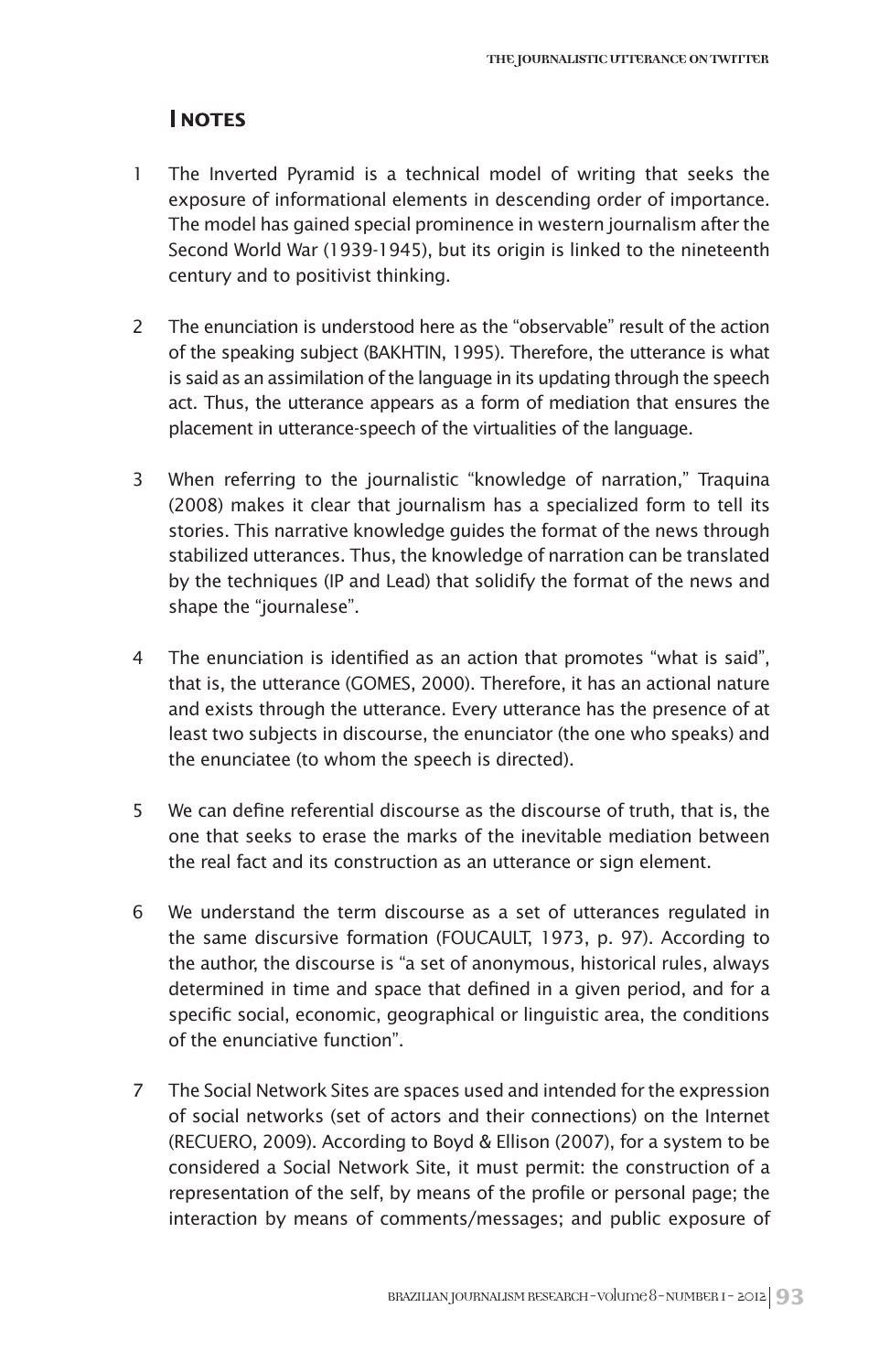the social network of each actor.

- 8 We clarify that Canavilhas (2006) does not suggest an extinction or suppression of the IP model, but he indicates that the hierarchy is represented by the model, in the Web, is restricted to the internal exploration of each informative cell. That is, the news expressed in an online newspaper can be structured through the IP, but the hypertextual macro structure that connects the news to other informative cells (such as videos, tweets, files, etc.) will be supported by the Lying Down Pyramid.
- 9 In the tweets, the explicit presence of the link suggests a kind of "intermediate source" between the utterance and reality.

## **REFERENCES**

BAKHTIN, Mikhail. **Marxismo e Filosofia da Linguagem**. São Paulo: Hucitec, 1995.

BOYD, Danah; ELLISON, Nicole. Social network sites: definition, history, and scholarship. In: **Journal of Computer-Mediated Communication**. 2007. Available at: <http://jcmc.indiana.edu/vol13/issue1/boyd.ellison. html>. Accessed: Sept. 28, 2008.

CANAVILHAS, João. **Webjornalismo:** da pirâmide invertida à pirâmide deitada. 2006. Available at: <http://www.bocc.ubi.pt/\_esp/autor. php?codautor=602>. Accessed: Jan. 17, 2010.

CASTELLS, Manuel. **A sociedade em rede.** São Paulo: Paz e terra, 2010. (A era da informação: economia, sociedade e cultura, v.1).

CORREIA, João Carlos. **O admirável Mundo das Notícias:** Teorias e Métodos. Labcom, 2011.

FOUCAULT, Michel. **A ordem do discurso**. Ijuí: Fidene, 1973.

FRANCO, Guillermo. Bogotá, 2001. **Comience cada página con las conclusiones**. 2001. Available at: <http://www.univalle.edu.co/ publicos/documentos/como-escribir2 .html>. Accessed: Nov. 30, 2010.

GOMES, Mayra Rodrigues. **Jornalismo e ciências da linguagem**. São Paulo: Hacker, 2000.

LÉVY, Pierre. **Cibercultura**. São Paulo: Ed. 34, 1999.

MIELNICZUK, Luciana. **A Pirâmide Invertida na época do webjornalismo**. 2002. Available at: <http://galaxy.intercom.org. br:8180/dspace/handle/1904/18841>. Accessed: March 16, 2011.

RAMOS, Tagil Oliveira. **Twitter:** chiclete & camisinha. São Paulo: Novatec, 2010.

RECUERO, Raquel. **Redes Sociais na Internet**. Porto Alegre: Sulina, 2009.